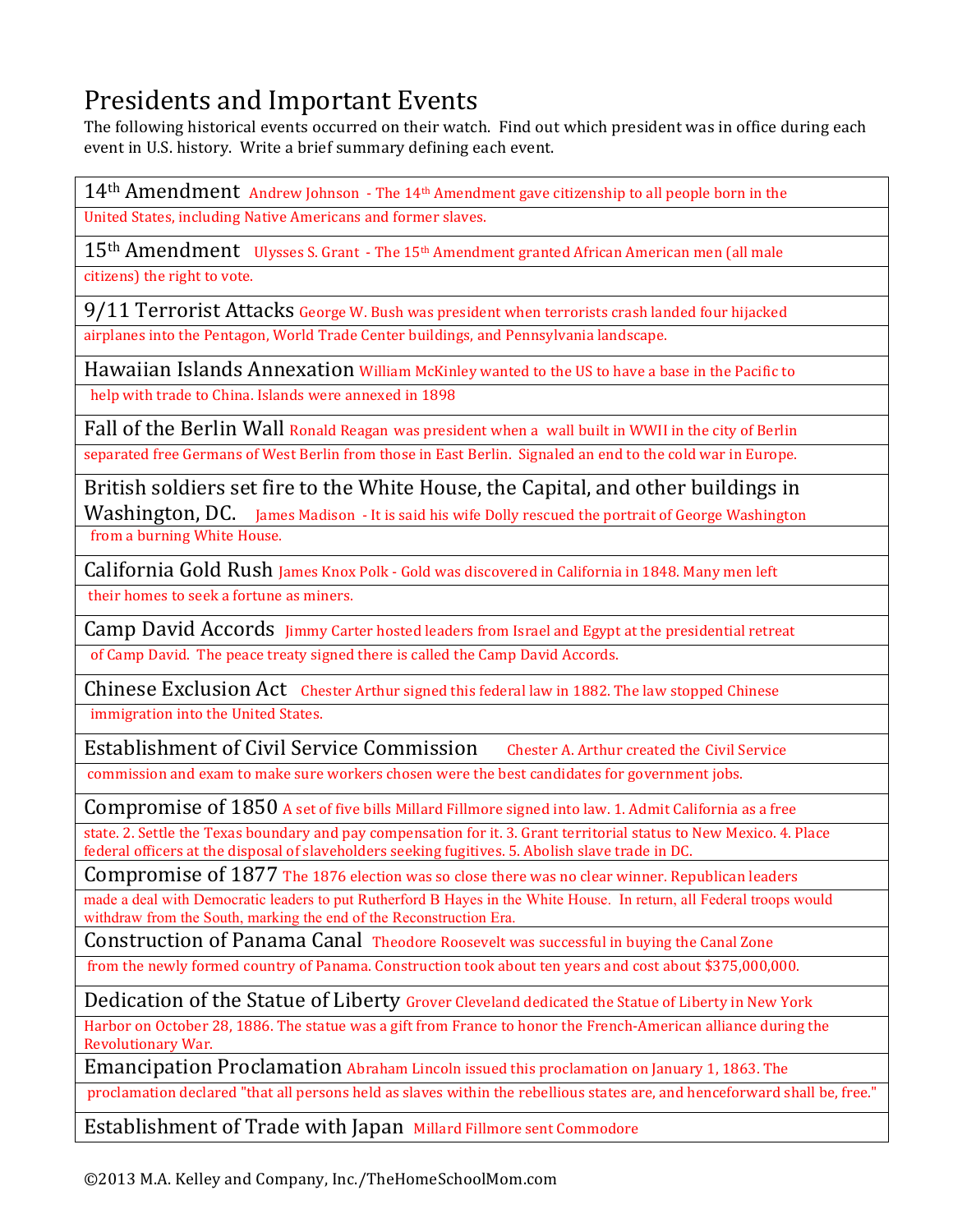Matthew Perry to Japan to speak with Japanese rulers to open trade.

Exxon Valdez Disaster The Exxon Valdez oil tanker ran aground in Alaska spilling oil and causing the worst environmental disaster during the watch of George H. W. Bush

Fair Deal Harry S. Truman's plan for the country to expand Social Security, create new wage and hour laws, provide public housing, and change hiring practices to prevent racial discrimination.

Kansas-Nebraska Act Franklin Pierce signed the Kansas-Nebraska Act which repealed the

Missouri Compromise, allowing slavery in the territories north of the 36° 30' latitude

Formation of League of Nations After WWI, Woodrow Wilson met with other European nations

to create the League of Nations. The goal of this organization was to create a plan for lasting world peace.

Lewis and Clark Expedition Thomas Jefferson commissioned explorers Merriweather Lewis and

William Clark to find a water and land route across America for the purpose of commerce.

Louisiana Purchase In 1803, Thomas Jefferson bought the Louisiana Territory from the French.

Buying the land almost doubled the size of the United States.

**Manifest Destiny Manifest Destiny was the belief that the United States should expand its borders from** coast to coast. During his term, James Knox Polk increased the size of the US by two thirds.

Missouri Compromise The Missouri Compromise allowed Missouri to enter the union as a slave state while Maine entered as a free state. James Monroe was the president at the time.

Establishment of National Parks Ulysses S. Grant established the first National Park, called Yellowstone, in 1872.

Formation of NATO Harry S. Truman helped form NATO (North Atlantic Treaty Organization), which united governments from the United States, Western Europe, and Canada.

Oregon Trail James K. Polk was president during the time of the Oregon Trail.

Families left the east traveling overland to the Oregon Territory to homestead.

Establishment of Peace Corps John F. Kenney signed the executive order establishing the Peace Corps.

Purchase of Panama Canal Lands Theodore Roosevelt bought the Panama canal lands in 1902.

Seward's Folly Andrew Johnson was president when the United States bought Alaska from Russia in

1867. Many people thought it was foolish and called it "Seward's Folly" after the Secretary of State who signed the treaty.

Sherman Anti-Trust Act Benjamin Harrison passed the Sherman Anti-Trust Act in 1890. It outlawed

the practice of one company controlling an entire industry.

Teapot Dome Scandal After Warren G. Harding died in office, it was discovered that one of his

cabinet members had taken a bribe to allow private drilling of oil on public lands in the Teapot Dome area of Wyoming.

The Dred Scott Affair James Buchanan was president when Dred Scott, a slave in Missouri, moved

to free state Illinois and tried to sue for his freedom. Supreme Court ruled he was property and not a citizen.